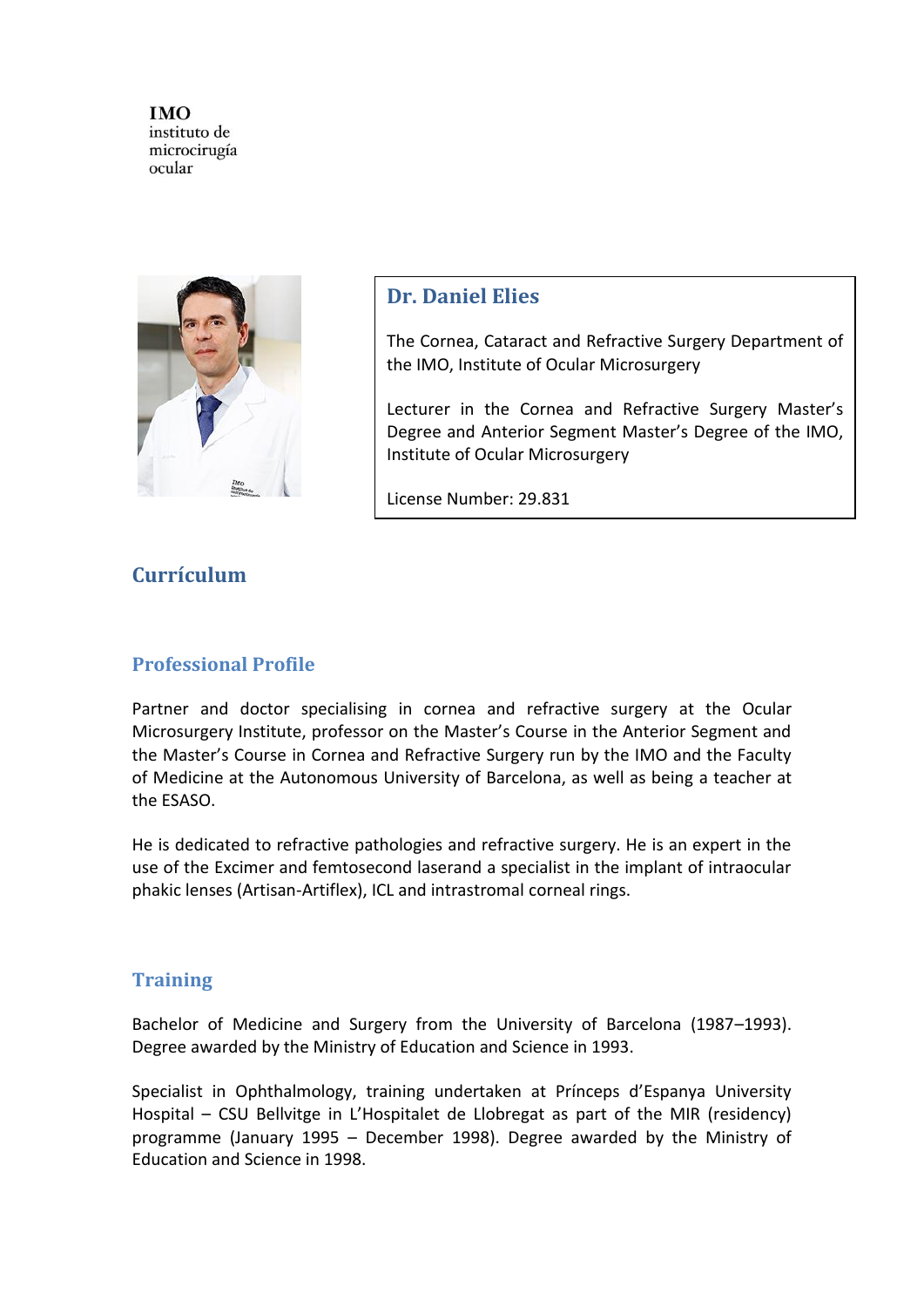Internal Residency Doctor (MIR programme) in the specialisation of Ophthalmology at Prínceps d'Espanya University Hospital in L'Hospitalet de Llobregat from January 1994.

Training as a paediatric ophthalmologist in August and September 1998 at Sant Joan de Déu Hospital in Barcelona.

Additional training in general and paediatric ophthalmology in October and November 1998 at Germans Trias i Pujol Hospital in Badalona.

# **Specialisation**

He specialises in Cataract Surgery, the Cornea and Refractive corneal and intraocular Surgery with phakic and/or pseudophakic lens implants.

The surgical techniques that he has worked with and researched include the excimer laser technique for corneal surgery, intrastromal corneal ring implants with femtosecond laser (INTRALASE/VISUMAX) and ICL phakic lens implants. He is one of the world's most experienced surgeons in this type of implant surgery.

He also has extensive experience in cataract surgery with small-incision phacoemulsification techniques and the implanting of multifocal lenses to correct presbyopia.

### **Professional Appointments**

Doctor at the ocular traumatology medical centre of ASEPEYO – Barcelona Ophthalmology Institute from 1996 until December 1998.

Staff doctor in the Ophthalmology Department of Germans Trias i Pujol Hospital in Badalona from January 1999 to January 2000.

Ophthalmologist at the Ophthalmology Institute of Barcelona from July 1998 to November 2005.

Care Director at the Comprehensive Ophthalmology Institute and the Clinsafa Ophthalmology Institute of the Corachan and Sagrada Familia clinics from November 2005 to November 2007.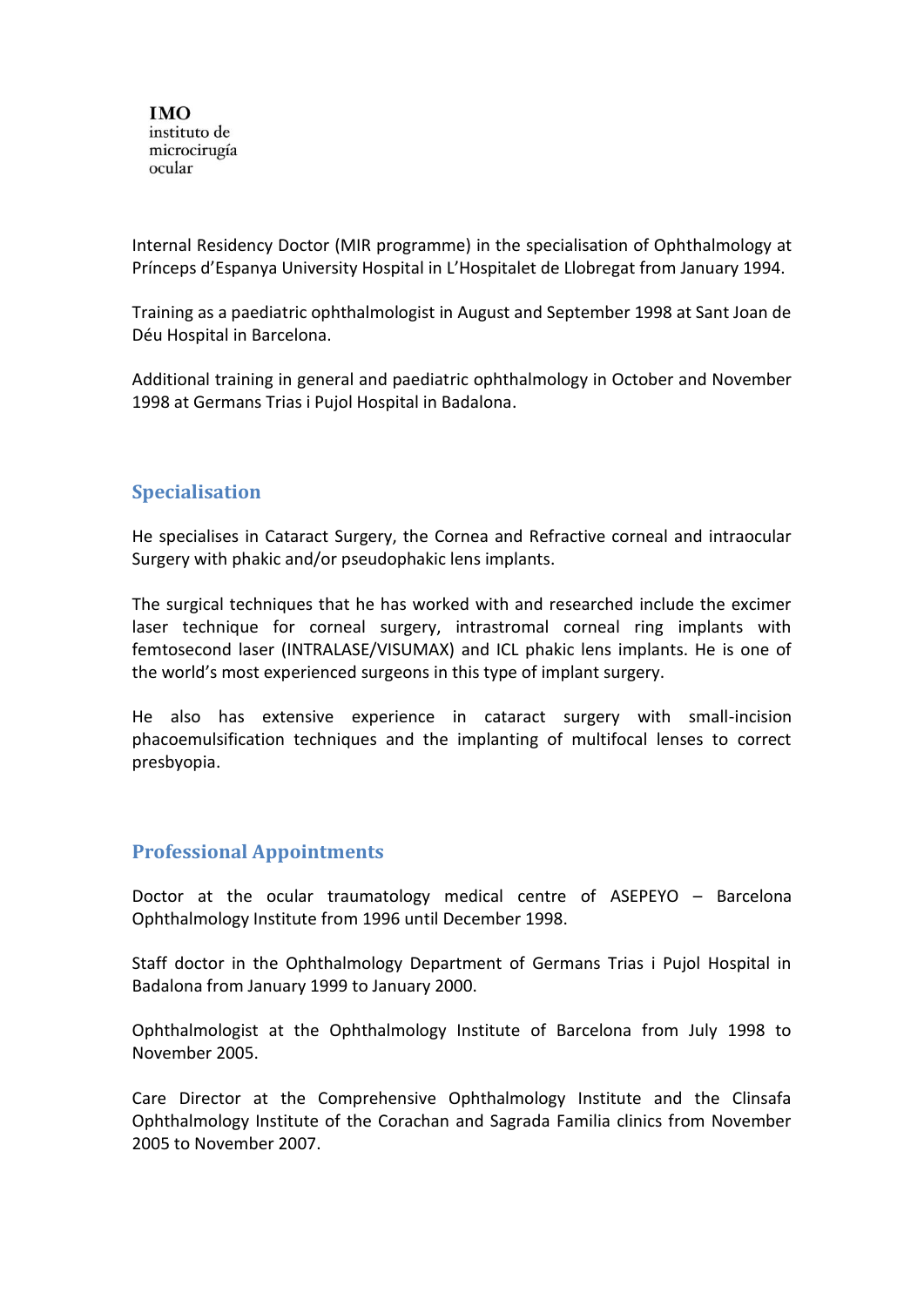Ophthalmologist from the Ocular Microsurgery Institute from November 2007 to the present.

Speaker in over 200 Spanish and international courses and conferences.

Trainer/Consultant in implanting ICL, PRL phakic lenses, in drainage devices such as Express and others and trainer in implanting Restore and Tecnis – among others – diffractive and toric lenses.

# **Affiliations**

Full member of the Spanish Ophthalmology Society since January 1997

- American Society of Cataract and Refractive Surgery
- European Society of Cataract and Refractive Surgeons
- Catalan Ophthalmology Society SCOFT

### **Publications**

Fourteen national and international indexed publications.

Multiple scientific publications not catalogued and collaborator on publishing ophthalmology chapters in more than 10 Spanish and international books.

Member of the medical editorial board of the journal Siete Días Médicos and regular contributor to its ophthalmology section from 1997 to 2000.

Committee member of the Department of Health of the Catalonian Regional Government, involving drawing up protocols and codes of good practice for refractive surgery centres in Catalonia.

Member of the Board for the Emetropia journal Reviewer of the journals from the Spanish Ophthalmology Society and the British Journal of Ophthalmology.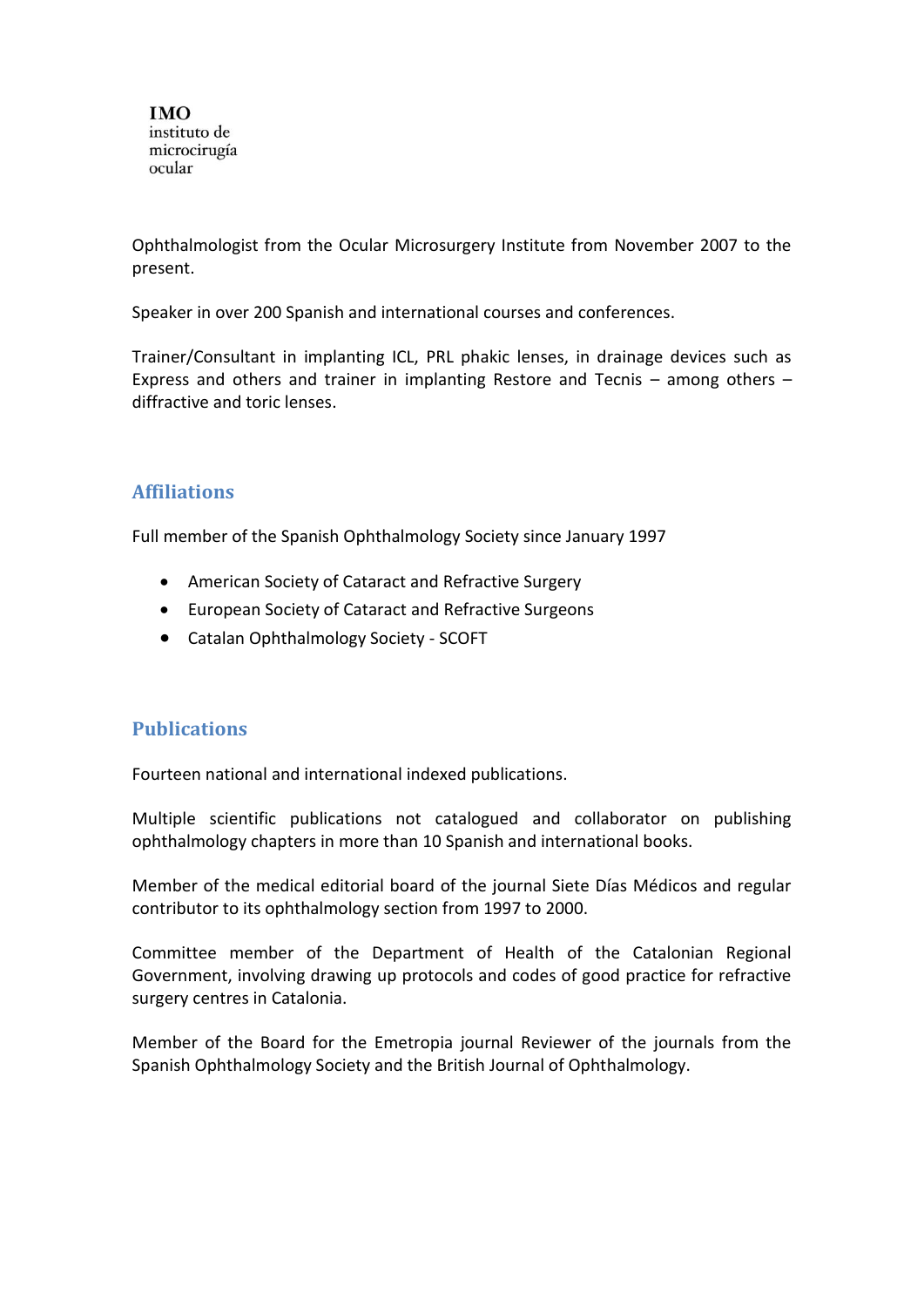#### **Recent publications**

Güell JL., **Elies D**., Honorio Pallas, Felicidad Manero. Capitulo 11. Lente Intraocular fáquica y cataratas. Videos 11-1: Cataratas en portador de lente fáquica de cámara anterior. Video 11-2: Cataratas en portador de lente fáquica de cámara posterior. Video 11-3: Cataratas en portador de lente PRL. Monografía 2016. Complicaciones en la cirugía del cristalino. Francisco Poyales. Elsevier. Monografias SECOIR. ISBN (Versión impresa): 978-84-9113-034-5. ISBN (Versión Electrónica):978-84-9113-079-6.

Güell JL, Morral M., **Elies D.**, Gris O, Gaytan J, Manero F. Melting. In: Jorge L. Alio, Dimitri T Azar. Management of Complications in Refractive Surgery. 2nd Edition. Springer's distributor in the USA, Lippincott Williams and Wilkins (LWWW) Editors: 2016.

Güell JL, Morral M., **Elies D.**, Gris O, Manero F. CXL in combination with phakic lenses. In: Hafezi F, Randleman B. Corneal collagen cross-linking. 2nd Edition. SLACK 2016.

Gris O., Barbany M., Güell JL, **Elíes D**. Capítulo 1.7 Superfície Ocular y queratoplastia. Queratoplastias: Nuevas técnicas para el siglo XXI. Sociedad Española de Oftalmología. 2016. ISBN: 978-84-89085-62-6

Gris O., Güell JL., **Elíes D.** Capítulo 5.6.4. Complicaciones postoperatorias de la queratoplastia laminar anterior profunda. Queratoplastias: Nuevas técnicas para el siglo XXI. Sociedad Española de Oftalmología. 2016. ISBN: 978-84-89085-62-6

Paula Verdaguer, Oscar Gris, Ricardo Casaroli-Marano, **Elies D.**, Gerardo Muñoz Gutierrez, Güell J.L. Intraocular lens opacification after endotelial keratoplasty as analyzed by enviroment scanning electron microscopy. Cornea 2015. Aug ;34(8):972-5. doi:10.1097/ICO.0000000000000468

Güell J.L., Verdaguer P, **Elies D**., Gris O, Manero F. Persistent stromal scar after PRK and CXL: different preoperative findings, similar complication. J Refract Surg 2015 Mar;31(3): 211-2

J.L. Güell, M. Morral, O.Gris, **Elies D**. , F. Manero. (Manuscript 2015-35) Comparison of 20% SF6 versus air as Tamponade in Descemet membrane Endothelial Keratoplasty. Ophthalmology 2015;-1-8 2015. http://dx.doi.org/10.1016/j.ophtha.2015.05.013.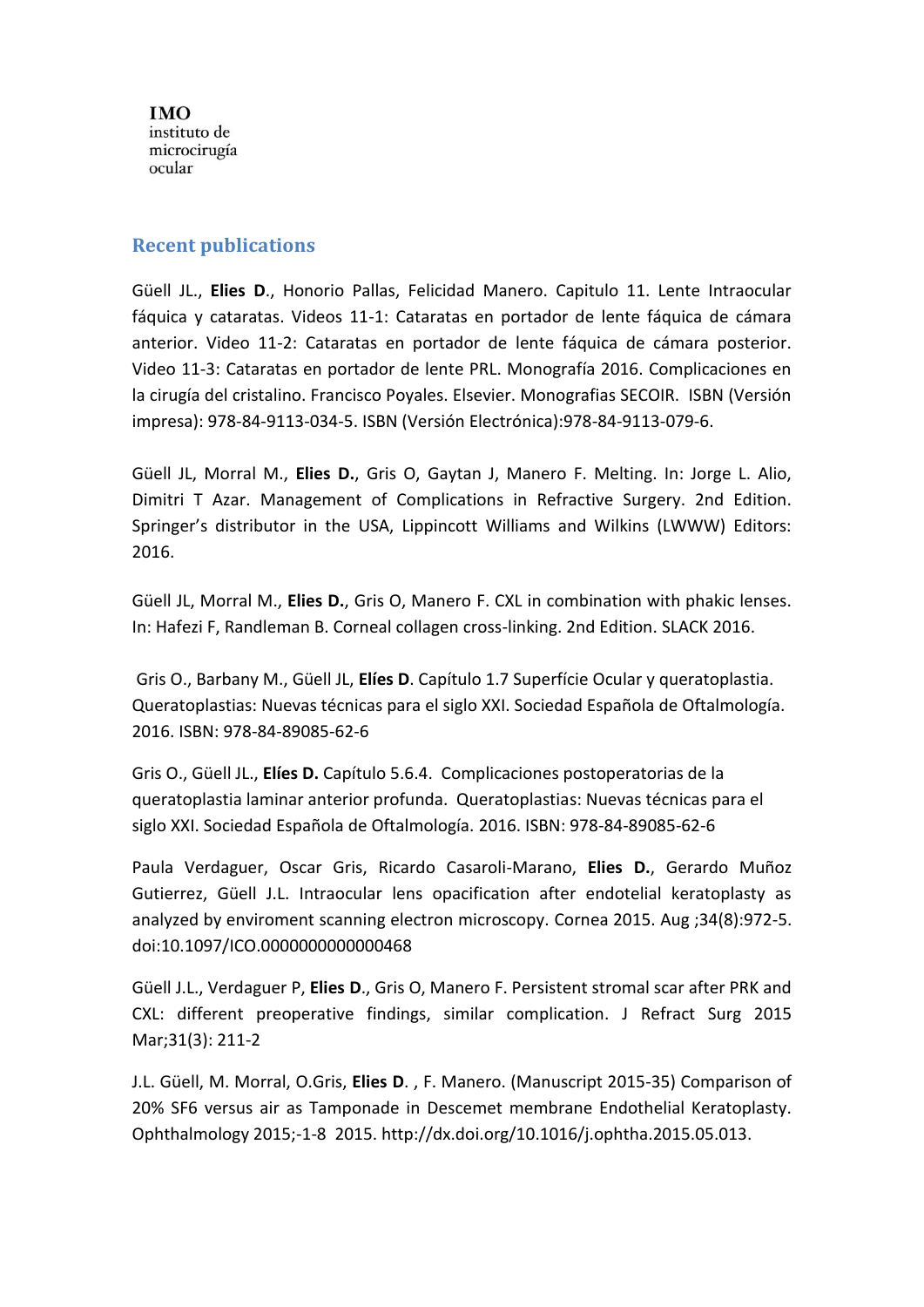Güell J.L., Verdaguer P, Mateu-Figueras G, **Elies D.,** Gris O, El Husseiny MA, Manero F, Morral M. SMILE Procedures With Four Different Cap Thicknesses for the Correction of Myopia and Myopic Astigmatism. J Refract Surg. 2015 Sep 1;31(9):580-5.

Güell J.L., Verdaguer P, **Elies D.**, Gris O, Manero F. Corneal impairment in a patient with type 2 dystal arthogryposis. Eye Contact Lens 2015 Jan ;41(1): e5-8. Doi.10.1097/ICL.

Morral M, Güell J.L., El husseiny M, **Elies D.**, Gris O, Manero F. Paired-Eye comparison of corneal endothelium cell counts after Unilateral Iris-Claw Phakic Intraocular Lenses. J Cataract Refract Surg 2016; 42:117–126

Verdaguer P, Güell J.L., Mateu-Figueres G, **Elies D**., Gris O, Manero F, Morral M. Unilateral Iris-claw Intraocular Lens Implantation for Aphakia: A Paired-Eye Comparison. Accepted at the Cornea Journal on July 2016

Muñoz G, Güell JL, Gris O, **Elies D**, Manero F, Verdaguer P, Ramos R. Corneal collagen crosslinking in progressive keratoconus: changes in corneal irregularity indices and correlation with the best spectacle-corrected visual acuity. 2014

Güell JL, Morral M, Gris O, **Elies D**, Manero F. Chapter 18: Corneal Collagen Cross-Linking in Combination with Phakic Intraocular Lenses. Book: Corneal Collagen Crosslinking. CXL Editors: Farhad Hafezi/ J.Bradley Randleman. SLACK Incorporated. 2013.

Güell JL, P. Verdaguer, Gris O, **Elies D**, Manero F. Monografia 2013. " Atlas de técnicas complejas en la cirugía del segmento anterior ". Capitulo: reconstrucción del iris. Ed: Elsevier, 2013.

Güell JL, Gris O, Aristizabal D, **Elies D**, Manero F, Morral M. Chapter 40: Sequential sectorial conjunctival epitheliectomy and superficial keratectomy. Book: Ocular Surface Disorders Edited by Jose M Benitez del Castillo y Michael Lemp. JP Medical Publishers, 2013.

Güell JL, **Elies D**, Verdaguer P, Gris O, Manero F. ESASO COURSE SERIES. Vol 3. Cataract. Chapter: Phakic Intraocular lenses in Keratoconus. Morral M. Chapter: Laser Corneal Refractivve Surgery: An Update. Editor: Güell J.L. Barcelona. Karger Edition. 2013.

Güell JL, **Elies D**, Manero F, Gris O, Morral M. Veryflex: Pearls for the implantation and for the right position and surgical results. En: Phakic IOLs: State of the Art. LASIK-The evolution of Refractive Surgery. Buratto L, Slade S, Tavolato M. SLACK, 2012.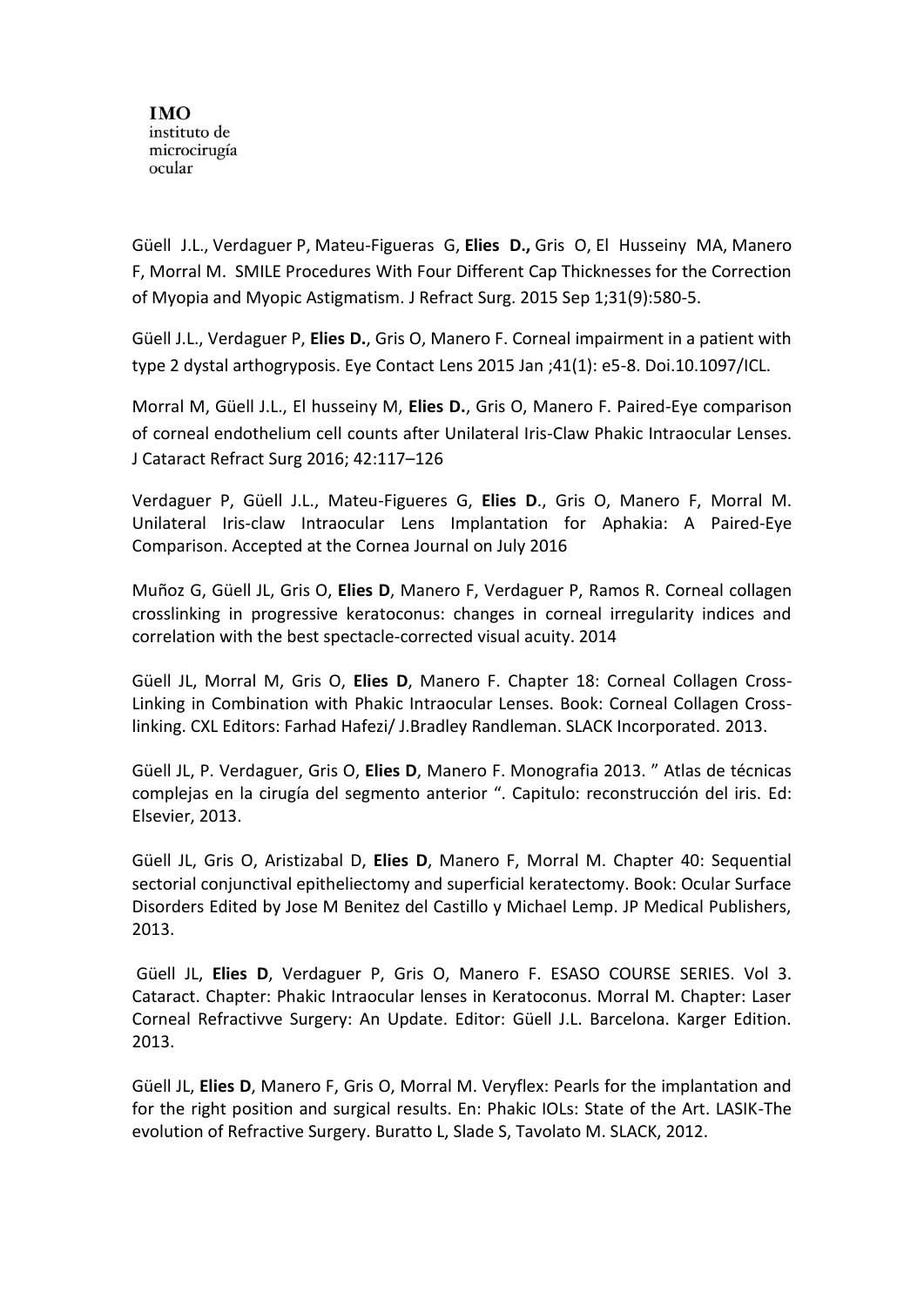Güell JL, **Elies D**. Corneal refractive correction with MEL-80 excimer laser and / or Visumax femtosecond laser. En: Phakic IOLs: State of the Art. LASIK-The evolution of Refractive Surgery. Buratto L, Slade S, Tavolato M. SLACK, 2012.

Güell JL, **Elies D.** Femto-lasik with Zeiss platform. En: Phakic IOLs: State of the Art. LASIK-The evolution of Refractive Surgery. Buratto L, Slade S, Tavolato M. SLACK, 2012.

Güell JL, **Elies D**. Lasik after Radial Keratotomy. En: Phakic IOLs: State of the Art. LASIK-The evolution of Refractive Surgery. Buratto L, Slade S, Tavolato M. SLACK, 2012.

Güell JL, Verdaguer P, **Elies D**, Gris O, Manero F. Corneal Impairment in a Patient With Type 2 Distal Arthrogryposis. Eye Contact Lens. 2013 Nov 27.

Güell JL, Morral M, Gris O, **Elies D**, Manero F. Bimanual Technique for Insertion and Positioning of Endothelium-Descemet Membrane Graft in Descemet Membrane Endothelial Keratoplasty. Cornea 2013; 32: 1521–1526

Güell JL, Verdaguer P, **Elies D**, Gris O, Manero F. Reply: Corneal hydrops after intrastromal corneal ring segment implantation. Journal cataract refractive Surg 2013;39(5):816

Verdaguer P, Güell JL, **Elies D**, Gris O, Manero F. Cover Story. Enhancement after LASIK. Treatment of corneal epithelial ingrowth. Cataract and Refractuce SurgeryToday Europe. 2012: June; 34-40.

Güell JL, Morral M, Gris O, **Elies D**, Manero F. Transient myopic shift after phakic intraocular lens implantation. J Cataract Refract Surg. 2012 Jul; 38(7):1283-7.

Güell JL, Morral M, Gris O, **Elies D**, Manero F. Treatment of symptomatic bullous keratopathy with poor visual prognosis using a modified gundersen conjunctival flap and amniotic membrane. Ophthalmic Surg Lasers Imaging. 2012 Nov 1; 43(6):508-12.

Güell JL, Morral M, Malecaze F, Gris O, **Elies D**, Manero F. Collagen crosslinking and toric iris-claw phakic intraocular lens for myopic astigmatism in progressive mild to moderate keratoconus. J Cataract Refract Surg. 2012 Mar; 38(3):475-84.

Güell JL, Morral M, Malecaze F, Gris O, **Elies D**, Manero F. Reply Crosslinking and Toric Phakic IOL in keratoconus. J Cataract Refract Surgery 2012; 38(8): 1514-1515.

Güell JL, Verdaguer P, **Elies D**, Gris O, Manero F. Acute corneal hydrops after intrastromal corneal ring segment implantation for keratoconus. J Cataract Refract Surg. 2012 Dec; 38(12):2192-5.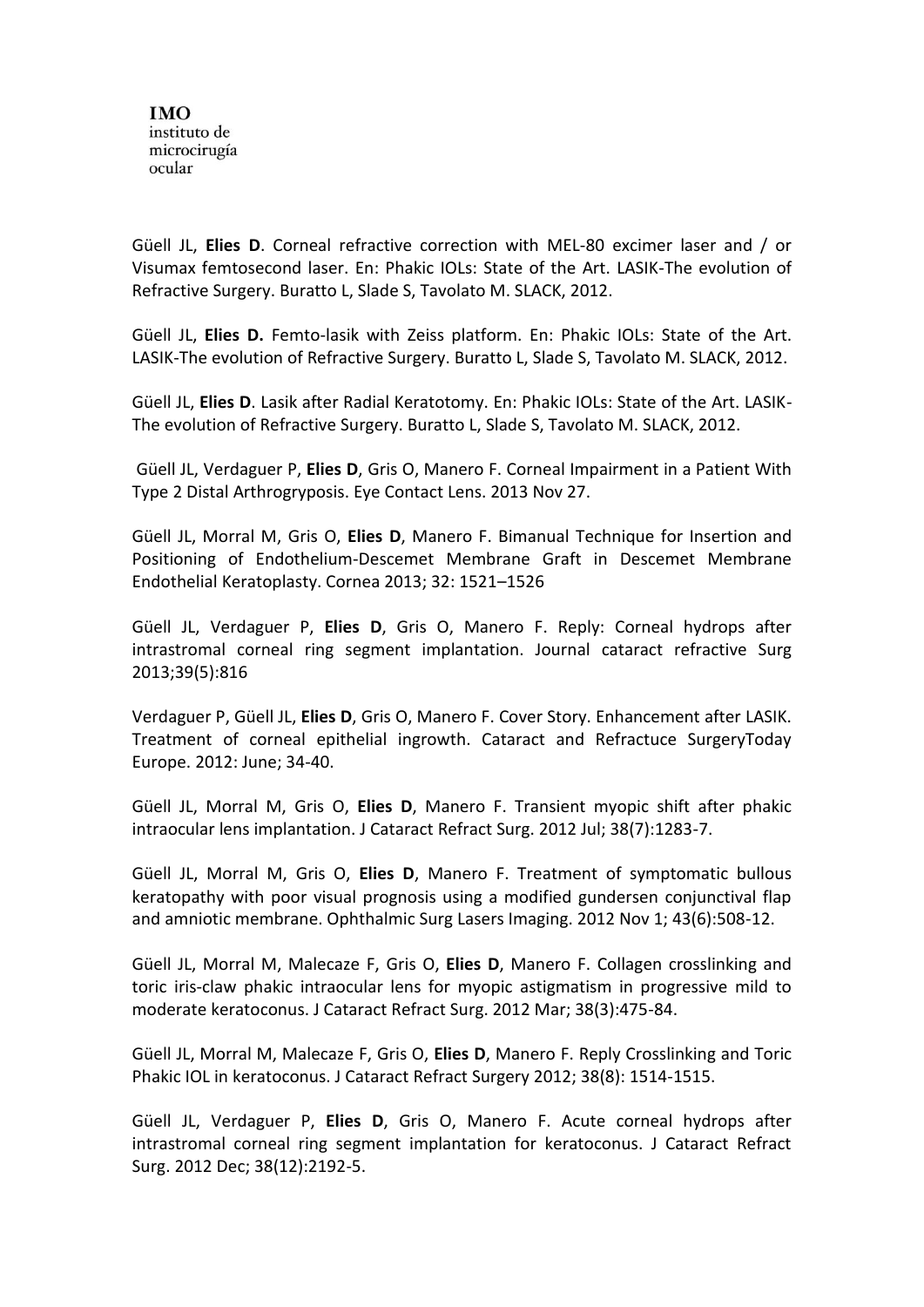Güell JL, Morral M, Gris O, **Elies D**, Manero F, Saenz N. Barcelona-Cincinnati Technqiue for Limbal Transplantation. J Emmetropia 2012; 3:119-123.

Güell JL, Morral M, Gris O, **Elies D**, Manero F, Saez N. Barcelona- Cincinnatti Technique for Limbal Transplatation. 2012

Güell JL, Morral M, Gris O, **Elies D**, Manero F. Treatment of Symptomatic Bullous Keratopathy with Poor Visual Prognosis Using a Modified Gundersen Conjunctival Flap and Amniotic Membrane. Ophthalmic Surg Lasers Imaging. November/December 2012 ;43 (6):508-512.

**Elies D**, Güell JL, Gris O, Aristizábal D. Intrastromal corneal ring segment implantation for irregular astigmatism after laser in situ keratomileusis. J Cataract Refract Surg. 2012 May; 38(5):912-4.

Güell JL, Morral M, Malecaze F, Gris O, **Elies D**, Manero F. *Collagen crosslinking and toric iris-claw phakic intraocular lens for myopic astigmatism in progressive mild to moderate keratoconus*. J Cataract Refract Surg. 2012 Mar; 38(3):475-84.

**Elies D**, Güell JL, Gris O, Aristizábal D. *Intrastromal corneal ring segment implantation for irregular astigmatism after laser in situ keratomileusis*. J Cataract Refract Surg. 2012 May; 38(5):912-4.

Verdaguer P, Güell JL, **Elies D**, Gris O, Manero F. *Cover Story. Enhancement after LASIK. Treatment of corneal epithelial ingrowth.* Cataract and Refractive Surgery Today Europe. 2012: June; 34-40.

Güell JL, Morral M, Gris O, **Elies D**, Manero F. *Transient myopic shift after phakic intraocular lens implantation.* J Cataract Refract Surg. 2012 Jul; 38(7):1283-7.

Güell JL, Morral M, Gris O, **Elies D**, Manero F. *Treatment of symptomatic bullous keratopathy with poor visual prognosis using a modified Gundersen conjunctival flap and amniotic membrane.* Ophthalmic Surg Lasers Imaging. 2012 Nov 1; 43(6):508-12.

Güell JL, Verdaguer P, **Elies D**, Gris O, Manero F. *Acute corneal hydrops after intrastromal corneal ring segment implantation for keratoconus.* J Cataract Refract Surg. 2012 Dec; 38(12):2192-5.

Güell JL, Morral M, Malecaze F, Gris O, **Elies E**, Manero F. *Reply Crosslinking and Toric Phakic IOL in keratoconus*. J Cataract Refract Surgery 2012; 38(8): 1514-1515.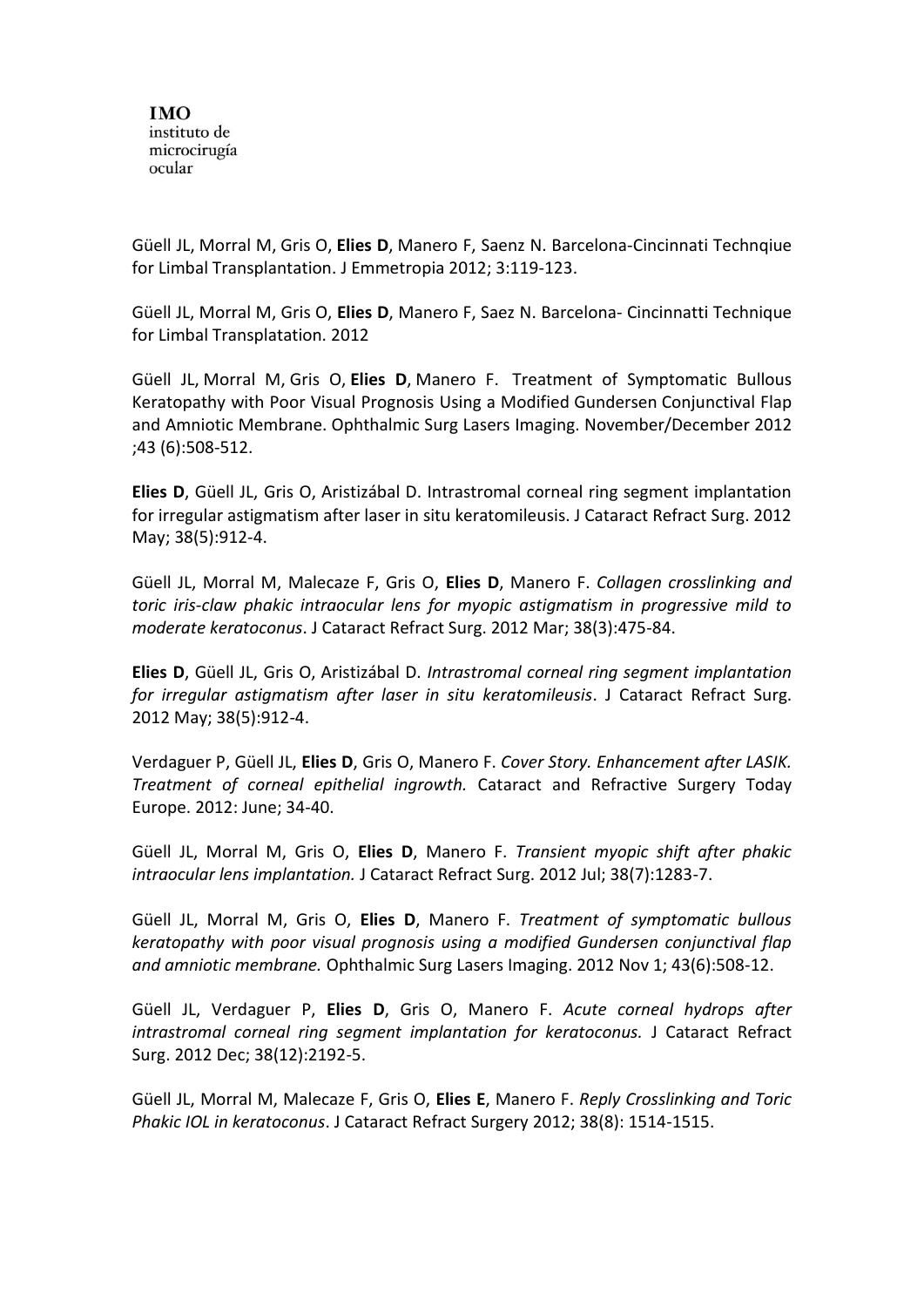Güell JL, Morral M, Gris O, **Elies D**, Manero F, Saenz N. *Barcelona-Cincinnati Technique for Limbal Transplantation*. J Emmetropia 2012; 3:119-123

Güell JL, **Elies D**, Manero F , Gris O, Morral M. Veryflex: Pearls for the implantation and for the right position and surgical results. En: *Phakic IOLs: State of the Art. LASIK-The evolution of Refractive Surgery*. Buratto L, Slade S, Tavolato M. SLACK, 2012.

Güell JL, **Elies D**. Femto-lasik with Zeiss platform. En: *Phakic IOLs: State of the Art. LASIK-The evolution of Refractive Surgery*. Buratto L, Slade S, Tavolato M. SLACK, 2012.

Güell JL, **Elies D.** Corneal refractive correction with MEL-80 excimer laser and/or Visumax femtosecond laser. En: *Phakic IOLs: State of the Art. LASIK-The evolution of Refractive Surgery.* Buratto L, Slade S, Tavolato M. SLACK, 2012.

Güell JL, **Elies D**. Lasik after Radial Keratotomy. En: *Phakic IOLs: State of the Art. LASIK-The evolution of Refractive Surgery.* Buratto L, Slade S, Tavolato M. SLACK, 2012.

Güell JL, Morral M, **Elies D**, Gris O, Manero F. Complications of Excimer surgery. Section IV. Refractive. En: *Ophthalmic Surgery. Principles and Practice. Fourth Edition.* Danesh-Meyers, Goldberg Kampik. Elsevier Saunders, 2012.

Güell JL, **Elies D**, Gris O, Manero F, Morral M. *Femtosecond laser-assisted enhancements after laser in situ keratomileusis.* J Cataract Refract Surg. 2011 Nov; 37(11):1928-31.

Güell JL, Morral M, **Elies D**, Gris O, Manero F. Complications of excimer surgery. En: Ophthalmic surgery: principles and practice. Spaeth GL. Elsevier, 2011.

Güell JL, Elies D, Pacheco M, Manero F, Gris O, Sánchez C. Sistema Combinado topografía-tomografía Visante Omni. En: *Monografía 2011: métodos de diagnóstico en segmento anterior.* Castillo A. Sociedad Española de Cirugía Ocular Impl, 2011.

Güell JL, Elies D, Salinas C, Manero F, Gris O, Morral M. Estudio patología corneal con OCT. En: *Monografía 2011: métodos de diagnóstico en segmento anterior.* Castillo A. Sociedad Española de Cirugía Ocular Impl, 2011.

Aristizábal D, Güell JL, **Elies D**, Gris O. Estudio endotelial con microscopía especular. En: *Monografía 2011: métodos de diagnóstico en segmento anterior*. Castillo A. Sociedad Española de Cirugía Ocular Impl, 2011.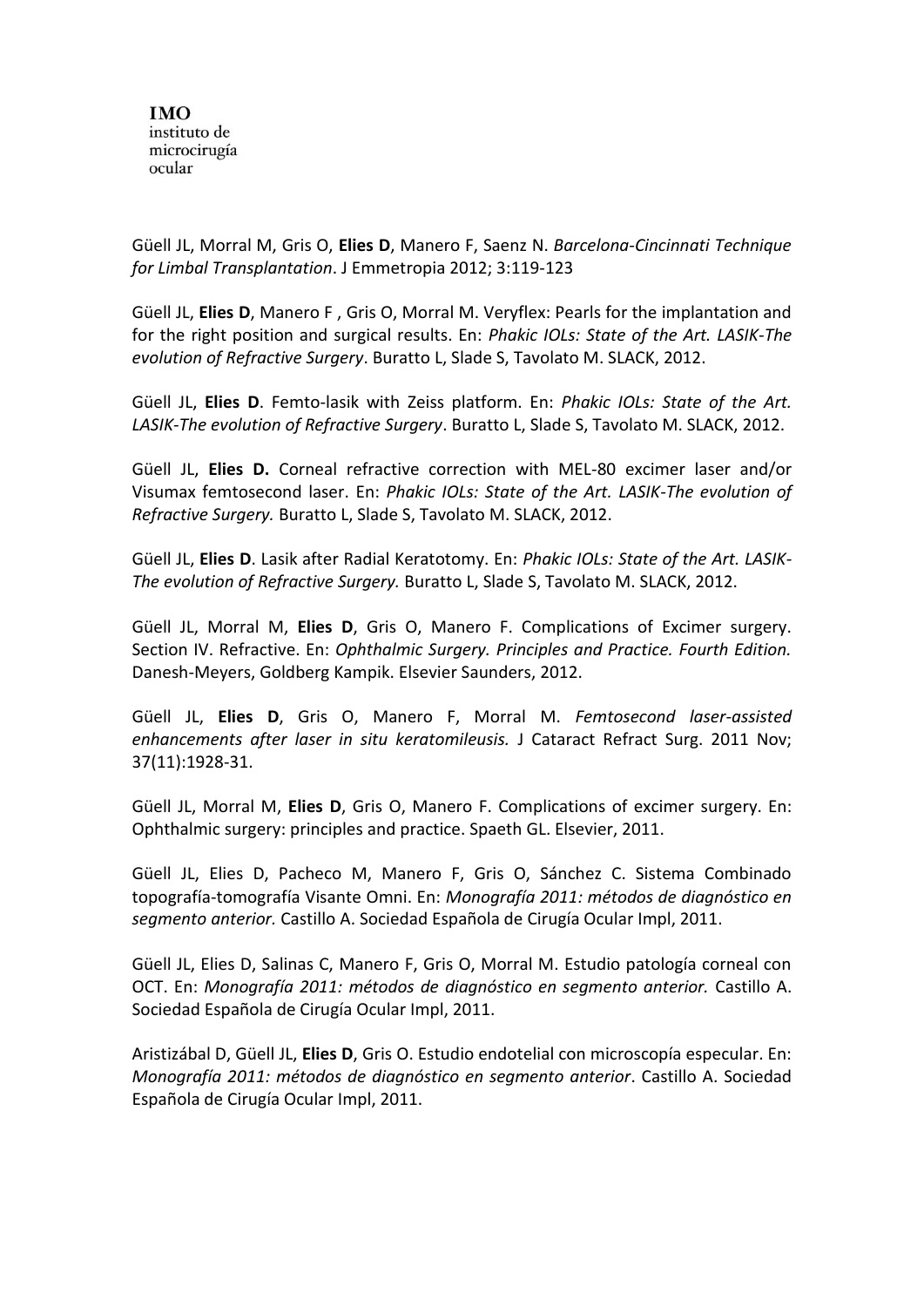#### **Conferences and courses**

**Elies D.** (2016) Speaker. 1. Cataract surgery after refractive surgery, IOL power calculation 2. Phacoemulsification techniques & IOL implantion of technique. Cataract and Intraocular Refractive Surgery ESASO Module. European School for Advanced Studies in Ophthalmology. Lugano

**Elies D.** (2016) Instructional Course. LASIK: update with surgical tips in primary and secondary cases. 34th ESCRS Congress. Copenhagen

**Elies D.** (2016) 1) Symposium video commentator: Surgical techniques and complicated cases 2) Chairman of free communication session. Lensectomy and intraocular lenses I 3) Speaker. 1. Answering questions: phakic lenses 2. STAAR: ICL lens complications video 4) Free communication session. Precizon<sup>®</sup> aspheric intraocular lens for the management of astigmatism in cataract surgery (author). 31st Spanish Society of Ocular Refractive Implant Surgery (SECOIR) Conference. Murcia

**Elies D.** (2016) Speaker. Impact des systèmes de santé public sur la prise en charge des patients en cataracte. Le modèle espagnol. Abbott Vision Academy 2016. Barcelona

**Elies D.** (2016) Moderator. Session II: Refractive surgery. 14th Video-ophthalmology Festival Lleida

**Elies D.** (2016) 1) Moderator. Symposium 1: Evolution in Visual Freedom 2) Speaker. Collamer Material and Design: a Key for Successful Outcomes 3) Round table. "Meet the EVO Visian ICL® Experts" Round-Table 4) Trainer. STAAR® Surgical EVO Visian ICL® Certification Course. STAAR<sup>®</sup> Surgical 13th International EVO Visian ICL Experts Symposium APAC Visan ICL<sup>®</sup> Experts Symposium. Staar Surgical. Malmö

**Elies D.** (2016) Speaker. 1. Correction on the cornea: LASIK and Femto LASIK in correcting astigmatism 2. Intraocular correction: How to mark and align the astigmatism with different cheap and easy tools 3. Phakic IOL: Toric ICL phakic lens in the astigmatism correction 4. Pseudophakic IOLs for astigmatic correction. 2nd ESASO Anterior Segment Academy. European School for Advanced Studies in Ophthalmology. Milan

**Elies D.** (2016) Panellist. The best phaco platform: Stellaris. Intensive course: "Cataract Surgery: Advances and Controversial Issues." Instituto Barraquer. Barcelona

**Elies D.** (2016) 1) Moderator 1. Symposium 1: Over Two Decades of Visian ICL Proven Safety 2. Symposium 2: Corneal vs. Lens-Based Refractive Options: is it Time to Reconsider? 3. Symposium 4: Clinical Grand Rounds: Challenging Cases & Clinical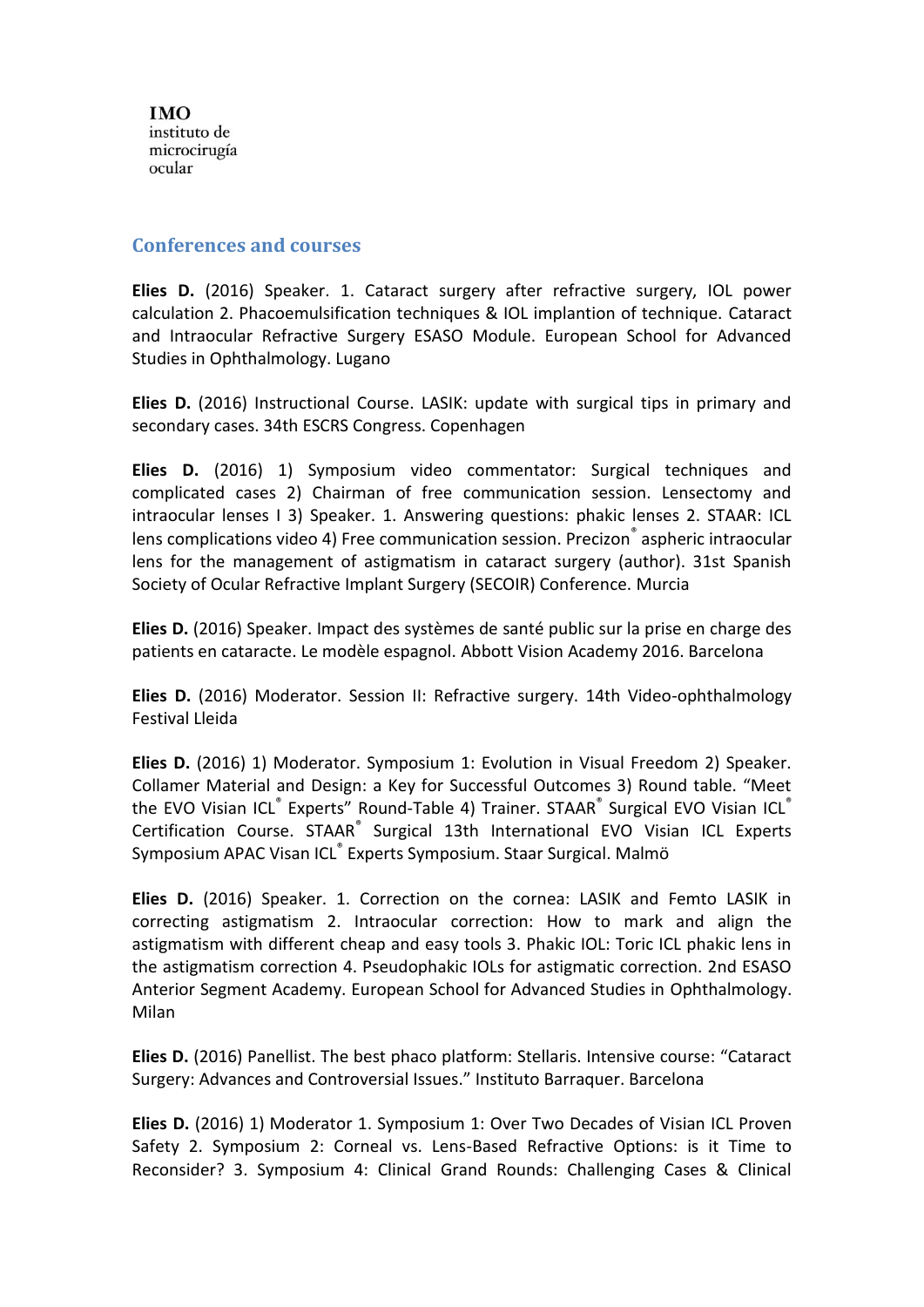Pearls. 2) Speaker 1. Long-term clinical outcomes with the Visian ICL-International experience 2. Evolution of refractive surgery in my practice: past, present and future 3. Efficiency in Visian ICL surgery: standardised procedure. 3) Round table. "Meet the Visian ICL Experts" Round tables. STAAR<sup>®</sup> Surgical 2nd APAC Visian ICL<sup>®</sup> Experts Symposium. Shanghai

**Elies D.** (2016) 1) Moderator. The dark side of high myopia 2) Surgeon. Live surgery from Vinalopó Hospital. 18th FacoElche. Elche

**Elies D.** (2015) Speaker. Surgery only with femtosecond laser. 46th Catalan Ophthalmology Society Conference. Barcelona

**Elies D**. (2015) Speaker. 1. The best of ESCRS 2. Toric phakic lenses: Toric ICL 3. Astigmatism after crystalline lens surgery: laser treatment of the cornea 4. Decision on surgical indication and management of postoperative complications in the clinical cases presented. Refrativa 2015. CUF Porto. Porto

**Elies D.** (2015) Speaker. Corneal refractive surgery for presbyopia. SMILE surgery. Prospects, results, functional efficiency and latest news. Refresher course on the treatment of presbyopia. Lleida

**Elies D.** (2015) Speaker. 1. Intrastromal rings 2. ICL in keratoconus and ametropia 3. Lasik Xtra, SMILE 4. PHACO in hard cataracts and corneal guttata. 8th International Ophthalmology Conference. Clofán. Medellín

**Elies D.** (2015) 1) Instructional course. LASIK: update with surgical tips in primary and secondary cases 2) Speaker. You Make The Call ESCRS/SECOIR Video Symposium on Surgical Complications 3) Moderator. 1. Free Papers Overview 2. Late Dislocation of IOLs: Causes and Treatments. 33rd ESCRS Congress. Barcelona

**Elies D.** (2015) 1) Speaker. Surgical techniques and complicated cases 2) Free communication sessions on lensectomy and intraocular lenses: Precizon toric intraocular lens implantation in cataract surgery for the correction of astigmatism 3) SECOIR Course director: Refractive surgery techniques 4) Chairman free communication session. Phakic lenses 5) Moderator. Young Eye Surgeons (YES): ICL, what are you waiting for? 30th Spanish Society of Ocular Refractive Implant Surgery (SECOIR) Conference. Las Palmas de Gran Canaria.

**Elies D.** (2015) Speaker. 1. Wet-Lab: Phacoemulsification with different systems. ICL implantation/explantation technique 2. Cataract surgery after refractive surgery: IOL power calculation. Cataract and Intraocular Refractive Surgery. European School for Advanced Studies in Ophthalmology (ESASO). Sharjah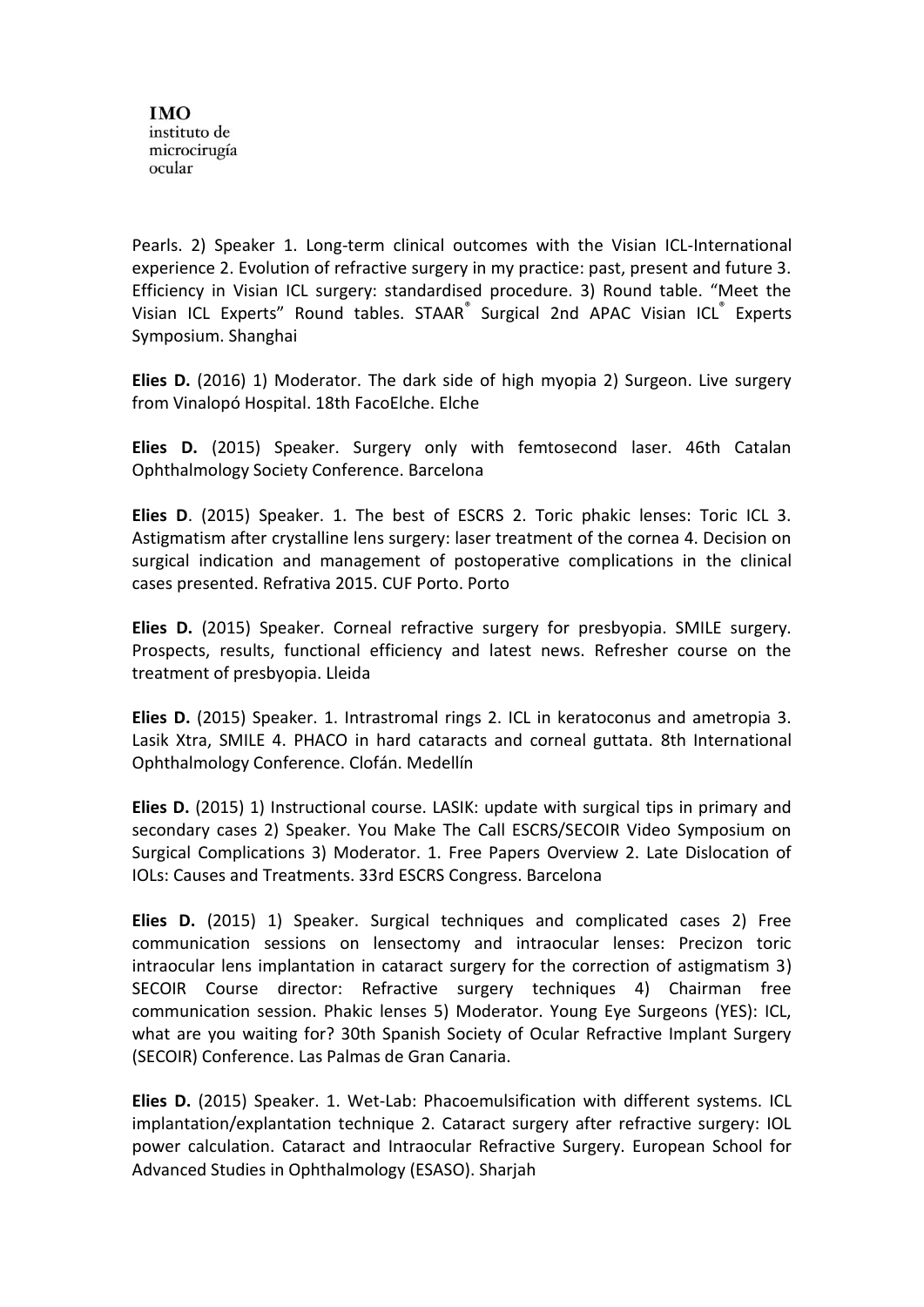**Elies D.** (2015) 1) Moderator. 1. Refractive matters. 2. Course prior to FacoElche: Examining the cornea and anterior segment with the latest and more. 2) Surgeon. Live surgery from Vinalopó Hospital. 17th FacoElche. Elche

**Elies D.** (2014) Speaker. Adenoviral keratitis. 40th Meeting of the Galician Ophthalmology Society. Lugo.

**Elies D.** (2014) Speaker. My algorithm in refractive surgery. 40th Meeting of the Galician Ophthalmology Society. Lugo.

**Elies D.** (2014) Live surgery. FacoElche. Elche.

**Elies D.** (2014) Moderator. Trifocal versus bifocal lenses with depth of focus. FacoElche. Elche.

**Elies D.** (2014) Speaker and debate. ReLex – Smile versus Lasik. What is ReLex Smile? 14th Refractive Seville. Seville.

**Elies D.** (2014) Speaker. Update on phakic lenses. ICL versus LASIK in moderate myopia. 14th Refractive Seville. Seville.

**Elies D.** (2014) Coordinator. Verion, Luxor, Nevanac and Centurion sessions. Innovation Day, Clearfuture. Barcelona.

**Elies D.** (2014) Live surgery. Innovation Day, Clearfu- ture. Barcelona

**Elies D.** (2014) Speaker. LASIL XTRA: Consolidating refractive results. SECOIR. Alicante.

**Elies D.** (2014) Comments. Meetings with the ex- pert. Roberto Zaldivar: Refractive Surgery. SECOIR. Alicante.

**Elies D.** (2014) Comments. Symposium: refractive surgery. Presbyopia/Near vision: surgical alternatives. SECOIR. Alicante.

**Elies D.** (2014) Comments. Symposium on crystalline lens surgery. Lensectomy in high myopia and hypero- pia. SECOIR. Alicante.

**Elies D.** (2014) Speaker. Technologic cataract. 13th National Video-ophthalmology Festival. Lleida.

**Elies D.** (2014) Speaker. Smile for the correction of myopia. 13th National Videoophthalmology Festival. Lleida.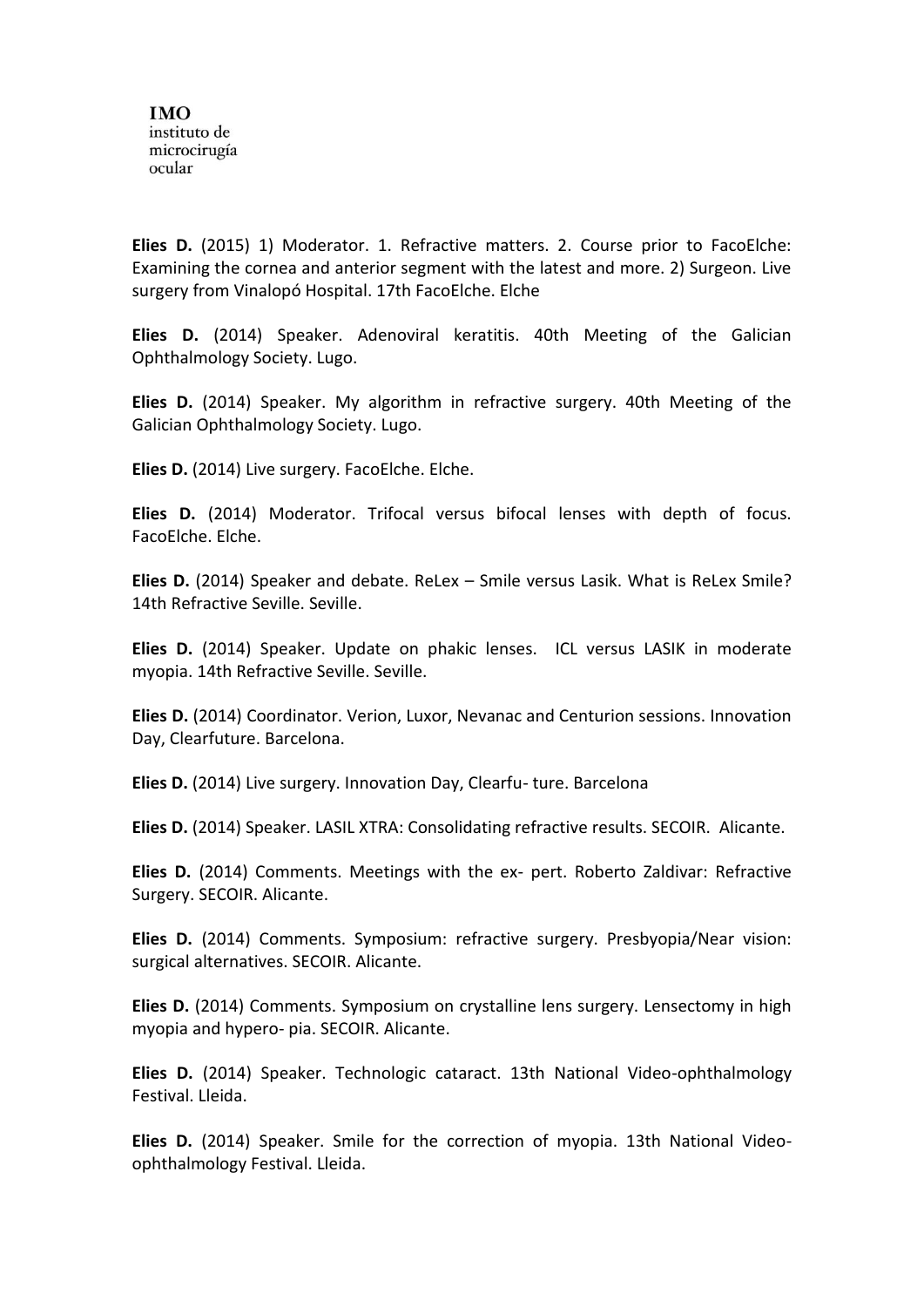**Elies D.** (2014) Moderator. Phaco in carrier of anterior chamber lens. Explant of phakic lenses. 13th National Video-ophthalmology Festival. Lleida.

**Elies D.** (2014) Speaker. The BIs with less addition: the Mplus'. FacoElche. Elche.

**Elies D.** (2013) Speaker. Cataract and femtolaser. 7th Symposium on controversies in ophthalmology. Barcelona.

**Elies D.** (2013) Moderator. Roundtable: management of dissatisfied patient with Premium lenses. Videos of clinical cases: Premium lens explantation. 12th Refrac- tive Seville. Seville.

**Elies D.** (2013) Participant. Roundtable: Femtosec- ond laser contributions in crystalline lens refractive surgery. 12th Refractive Seville. Seville**.**

**Elies D.** (2013) Moderator. Intraocular lenses (II). Toric and pseudo-accommodative lenses. 12th Refractive Seville. Seville.

**Elies D.** (2013) Speaker. TORIC MX60T enVista toric lens. 12th Refractive Seville. Seville.

**Elies D.** (2013) Moderator. Intraocular lenses (II). Toric and pseudo-accommodative lenses. 12th Refractive Seville. Seville.

**Elies D.** (2013) Speaker. Evolution and future of cataract surgery: Premium and femtophaco surgery: Lentis Comfort. SECOIR. Barcelona.

**Elies D.** (2013) Roundtable. Symposium: Crystalline Lens Surgery (I). SECOIR. Barcelona.

**Elies D.** (2013) Speaker. Meeting with the expert: Allaa El-Danasoury. Phakic IOLs: What did I learn over 20 years. SECOIR. Barcelona.

**Elies D.** (2013) Speaker. Interest group 3: Phakic lens- es. SECOIR. Barcelona.

**Elies D.** (2013) Director. Refractive Course Epicapsu- lar collamer phakic lenses. SECOIR. Barcelona.

**Elies D.** (2013) Speaker. SECOIR I continuing educa- tion: Crystalline Lens Surgery. SECOIR. Barcelona.

**Elies D.** (2013) President of the Organising Commit- tee. SECOIR. Barcelona.